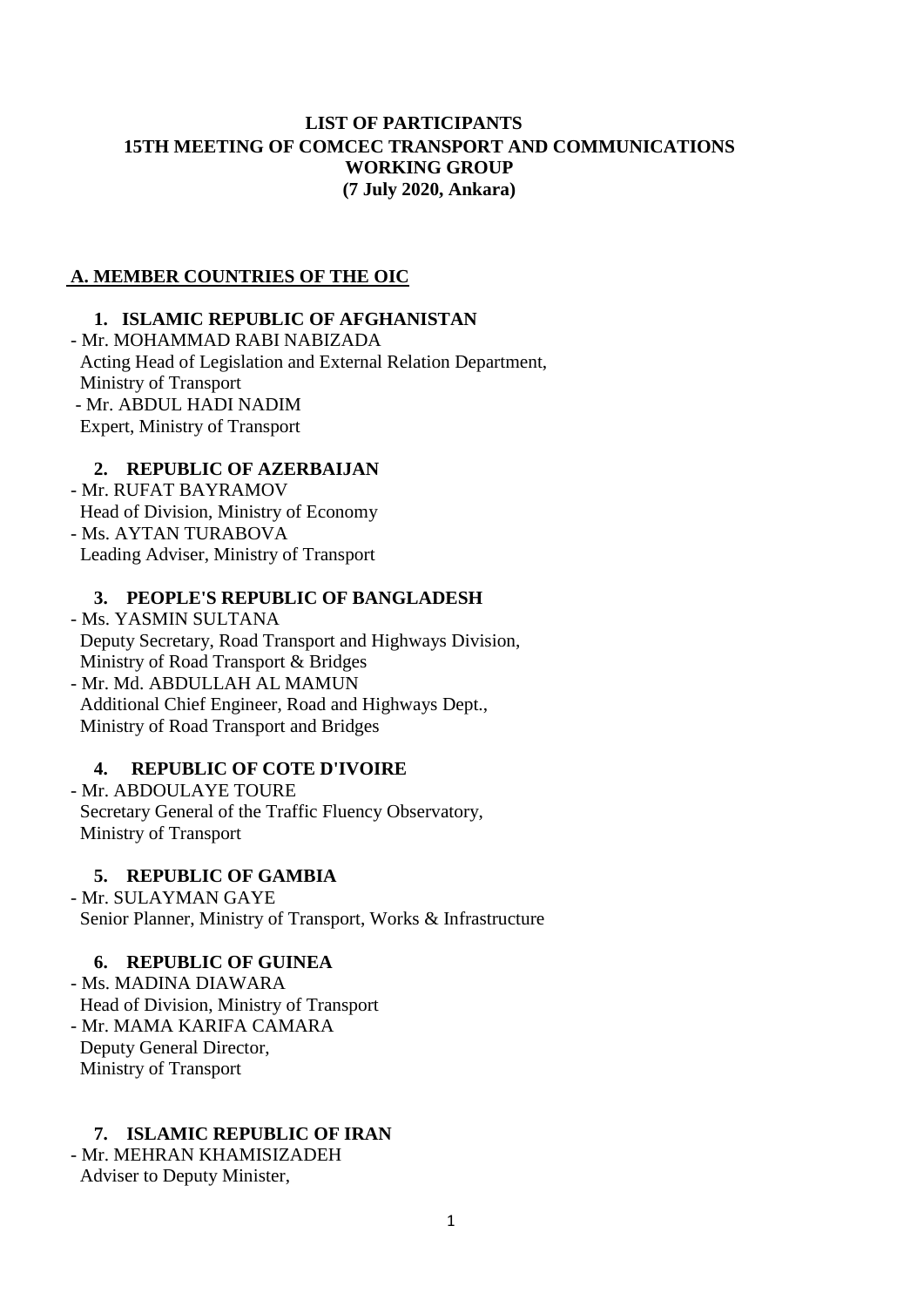Ministry of Roads Urban Development

## **8. HASHEMITE KINGDOM OF JORDAN**

- Mr. NAIM HASSAN Development and Planning Director, Ministry of Transport - Mr. SAWSAN SHABSOUGH Transport and Communication Focal Point, Ministry of Transport

# **9. MALAYSIA**

- Mr. MOHAMAD NIZAM MUSTAFA Senior Principal Assistant Secretary, Ministry of Works of Malaysia

- Mr. NURULHAKEEM HASIM Principal Assistant Secretary, Ministry of Transport of Malaysia

#### **10. REPUBLIC OF MALI**

- Mr. ALMADANE TOURE Counsellor, Ministry of Transport - Mr. MAMADOU SOW Expert, Ministry of Transport

#### **11. KINGDOM OF MOROCCO**

- Mr. MOHAMMED BENKHEDDA Head of Division, Ministry of Transport - Mr. RIDA DERROUICH Head of Financing Arrangements, Ministry of Transport

## **12. FEDERAL REPUBLIC OF NIGERIA**

- Ms. ANTONIA A. EKPA Director, Federal Ministry of Transport

## **13. SULTANATE OF OMAN**

- Mr. SAIF AL SINANI DG of Planning and Studies, Ministry of Transport

#### **14. PALESTINE**

- MS. SHUROUQ ABO HAMDEH Director, Ministry of Transport

# **15. ISLAMIC REPUBLIC OF PAKISTAN**

- Mr. MOHAMMAD SHOAIB Director, Ministry of Communications

**16. STATE OF QATAR**  - Mr. SALEH ALMARRI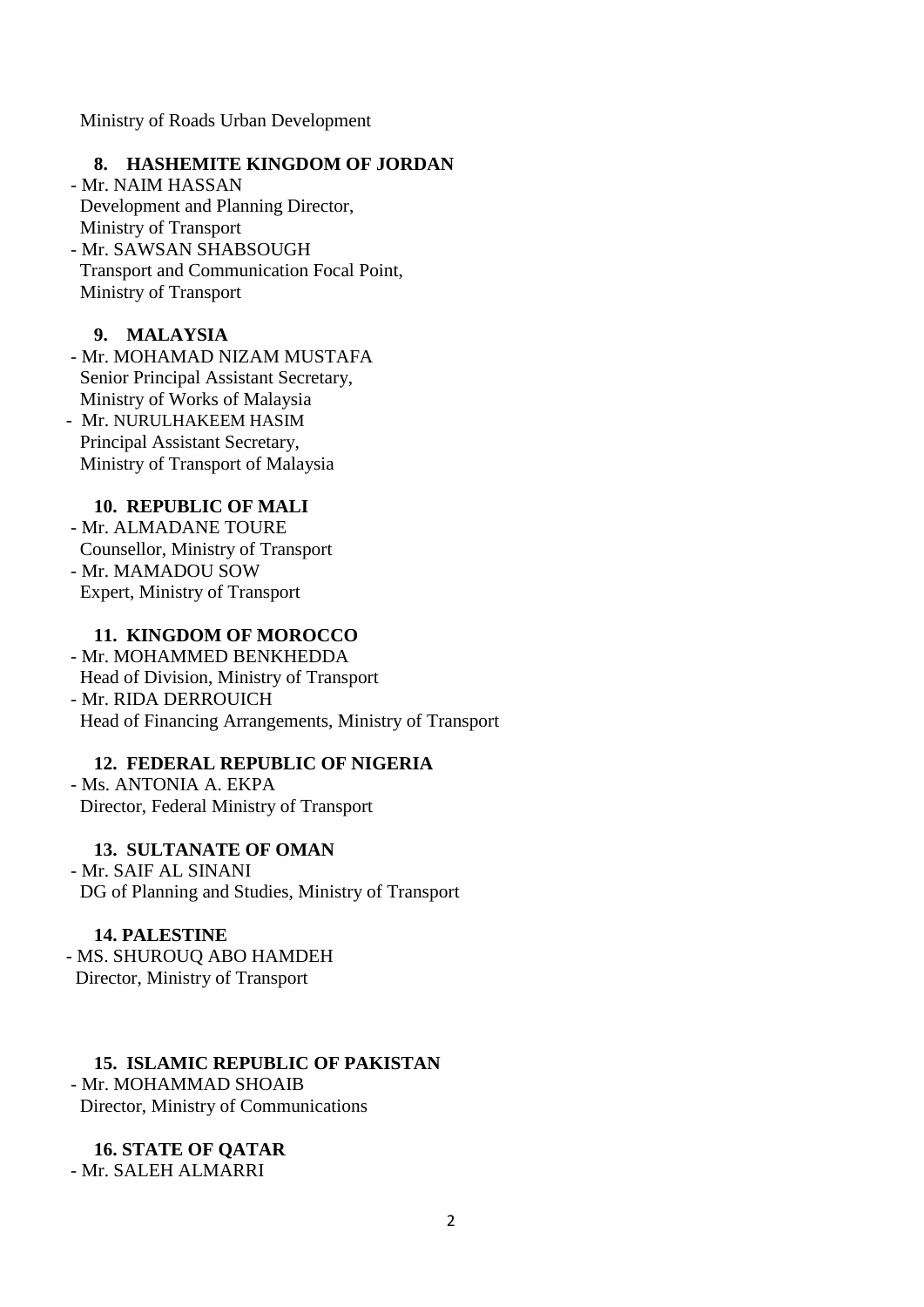Expert, Ministry of Transport - Mr. SALEH SAEED AL MARRI Head of Land Transport Planning Department, Ministry Transportation and Communication

## **17. KINGDOM OF SAUDI ARABIA**

- Mr. ABDULAZIZ ALJARALLAH Advisor, Ministry of Transport - Mr. GAUWAS HAITHEM Expert, Ministry of Transport

# **18. REPUBLIC OF SOMALIA**

- Mr. ZAKARIE ISMAEL SHEIKH Communication Focal Person, Ministry of Post and Communication

## **19. REPUBLIC OF SUDAN**

- Mr. MURTADA ELIAS Planning Supervisor, Ministry of Transport - Mr. ABDELHALIM SHATIR Head of External Relations, Ministry of Transport

## **20. REPUBLIC OF SURINAME**

- Mr. CLIFTON AMOIDA Ministry of Public Works Transport and Communication

## **21. REPUBLIC OF TURKEY**

- Mr. MÜCAHİT ARMAN Deputy Director General, General Directorate of Highways - Mr. RESUL BÜYÜKGÜÇLÜ Branch Manager, General Directorate of Highways - Mr. GÖKHAN MACİT Head of Department, General Directorate of Highways

- Mr. HASAN UMUR ALSANCAK Environmental Engineer, Ministry of Transport and Infrastructure

## **22. REPUBLIC OF UGANDA**

- Mr. WINSTONE KATUSHABE Commissioner, Ministry of Works and Transport

# **B. THE OIC SUBSIDIARY ORGANS**

# **STATISTICAL, ECONOMIC, SOCIAL RESEARCH AND TRAINING CENTER FOR ISLAMIC COUNTRIES (SESRIC)**

- Mr. CEM TİNTİN Senior Researcher, SESRIC

- Ms. FATIMA ZAHRA KAMAL

Technical Cooperation Officer, SESRIC